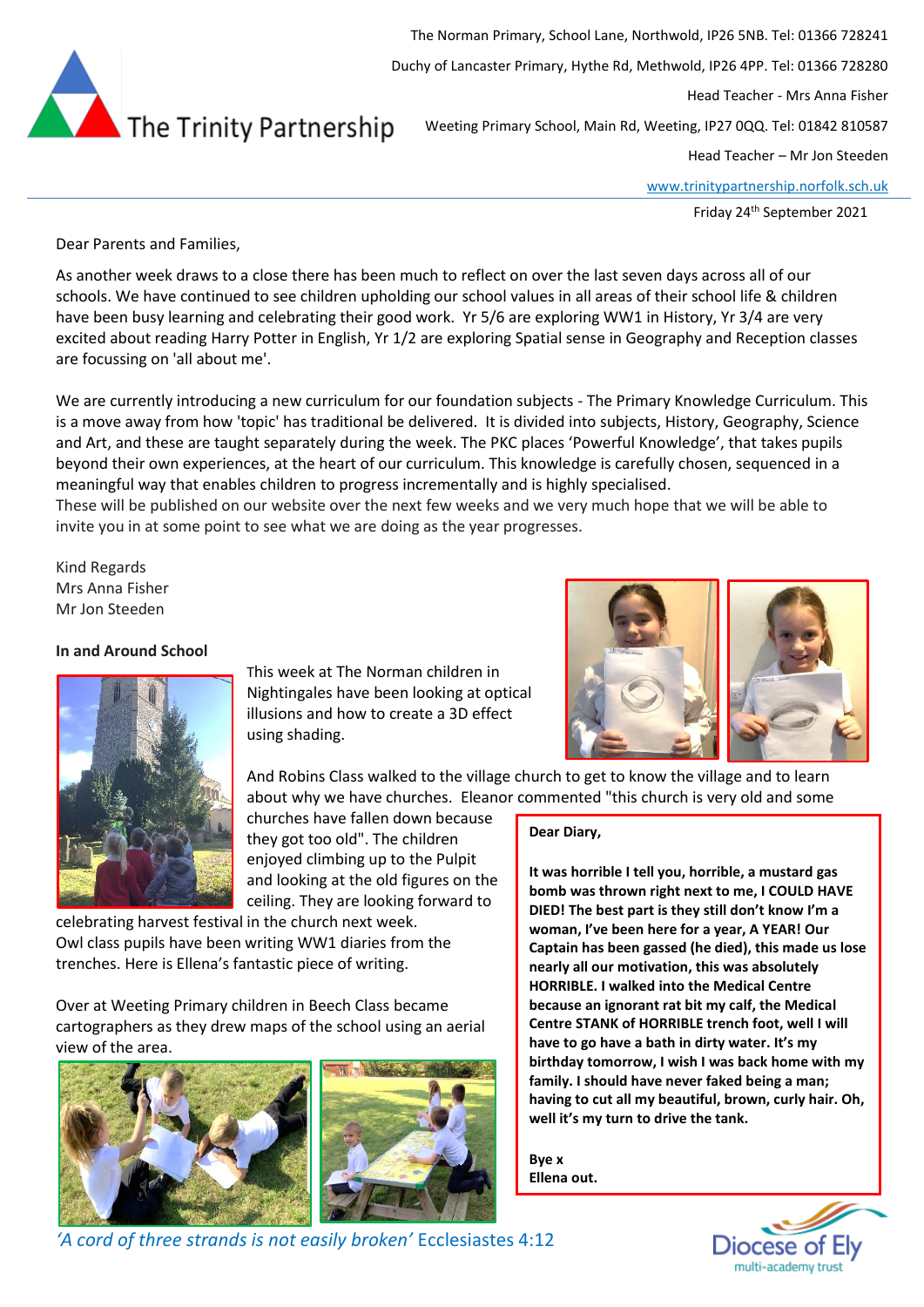

Also at Weeting children in Chestnut Class became scientists this week. They learnt about the names of the different parts of their bodies. Some of the children thought that their skull was a bit like a bike helmet as it keeps their brain safe. The children looked at their hands through a magnifying class and were amazed at what they could see. James said "I can see my nails. I have 5 fingers on my handprint. I can wave with my hand".

This week at Duchy we welcomed Reverend Burman to the school. Reverend Burman is also one of our governors and it was a delight



## **Attendance**

We would like to remind parents that children are expected to attend school regularly. At The Trinity Partnership our aim is to work with parents to ensure that all our pupils receive the most from their education and reach their full potential. Please also be aware that, being late can be a disruptive way for children to start their school day as well leading to lost learning time.

Although term time holidays are not considered to be exceptional circumstances, any request for a planned leave of absence must be completed in advance in all circumstances, including holidays.

If the school does not receive a request for leave, we will be unable to consider your individual circumstances andthe absence will be recorded as unauthorised. We are aware that sometimes an emergency medical appointmentcannot be avoided but we do ask that any routine medical appointments are made after school or in the school holidays.



Special well done to the pupils in Rabbits Class at Duchy of Lancaster for getting 100% attendance for the  $2^{nd}$  week in a row!

This week the following classes won their school's Attendance Award:

| <b>The Norman CE Primary School</b>         | <b>Owl Class With 98.76 %</b><br>$\bullet$ |
|---------------------------------------------|--------------------------------------------|
| <b>Duchy of Lancaster CE Primary School</b> | <b>Rabbits Class with 100 %</b>            |
| <b>Weeting CE Primary School</b>            | Elm Class with 96.30 %                     |

### **Vacancies**

Please see below links for jobs available at The Trinity Partnership: <https://mynewterm.com/school/The-Trinity-Partnership/872549556/EDV-2021-TP-20647/Cleaner>

<https://mynewterm.com/school/The-Trinity-Partnership/872549556/EDV-2021-TP-94695/Midday-Supervisory-Assistant>

# **Term Dates 2021/2022**

**Autumn Term 2021** Monday 6th September – Thursday 21st October

*Half term: Friday 22nd October – Friday 29th October* Monday 1st November- Friday 17th December *Christmas holiday: 20th December – Tuesday 4th January*

### **Spring Term 2022**

Wednesday 5th January - Friday 11th February *Half-term holiday: 14th February - Friday 18th February* Monday 21st February – Friday 1st April *Easter holiday: Monday 4th April – Tuesday 19th April*

### **Summer Term 2022**

Wednesday 20th April - Friday 27th May 2022 (Monday 2nd May Bank Holiday) *Half-term: 30th May – 6th June 2022 (Monday 6th June, bank holiday in lieu)* Tuesday 7th June - Friday 22nd July 2022 *Summer holiday: Monday 25th July – September 2022*